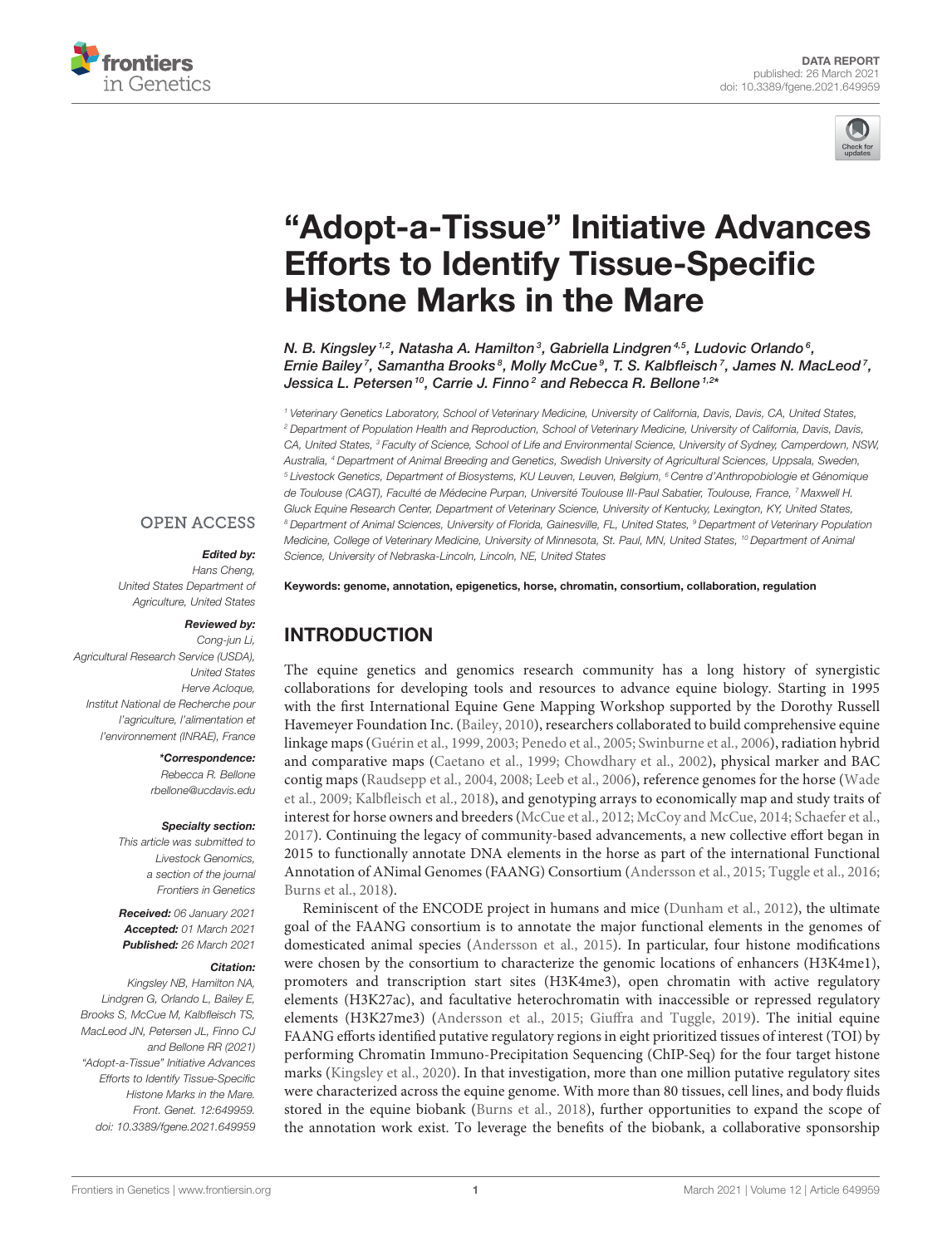program titled "Adopt-a-Tissue" was created to enable researchers from across the globe to select and support annotation of a tissue by the equine FAANG group. Through this effort, four additional "Adopted" tissues— spleen, metacarpal 3 (MC3), sesamoid, and full thickness skin— were assayed by histone mark ChIP-Seq to expand the tissue-specific annotation resources for the entire equine research community.

# METHODS

All ChIP-Seq assays were performed by Diagenode ChIP-Seq Profiling Service (Diagenode, Cat# G02010000, Liège, Belgium). Summarized experimental procedures are available in more detail at the FAANG FTP portal hosted by EBI [\(ftp://ftp.](ftp://ftp.faang.ebi.ac.uk/faang/ftp/protocols/assays/) [faang.ebi.ac.uk/faang/ftp/protocols/assays/](ftp://ftp.faang.ebi.ac.uk/faang/ftp/protocols/assays/) and [ftp://ftp.faang.](ftp://ftp.faang.ebi.ac.uk/faang/ftp/protocols/experiments/) [ebi.ac.uk/faang/ftp/protocols/experiments/\)](ftp://ftp.faang.ebi.ac.uk/faang/ftp/protocols/experiments/). Spleen samples were processed following the assay procedures outlined in UCD\_SOP\_ChIP-Seq\_for\_Histone\_Marks\_20191101.pdf. Skin and both bone tissues were processed following the experimental protocols outlined in UCD\_SOP\_ChIPseq\_for\_Histone\_Marks\_Skin\_20201218.pdf and UCD\_SOP\_ChIP-seq\_for\_Histone\_Marks\_Bone\_20201218.pdf, respectively. "Adopted" tissues, as summarized in **[Supplementary Table 1](#page-6-8)**, were collected from two Thoroughbred mares (denoted as ECA\_UCD\_AH1 for SAMEA104728862 and ECA\_UCD\_AH2 for SAMEA104728877) as part of the FAANG equine biobank [\(Burns et al., 2018\)](#page-6-5) following protocols approved

by the University of California, Davis Institutional Animal Care and Use Committee (Protocol #19037). Chromatin was isolated from the two bone tissues using the TrueMicro ChIP-Seq kit (Diagenode Cat# C01010140) and from spleen and skin using the iDeal ChIP-Seq kit for Histones (Diagenode Cat# C01010059). Starting amounts for each replicate varied by tissue with ∼100 mg for spleen, 375– 770 mg for MC3, 445–650 mg for sesamoid, and ∼125 mg for skin. After homogenization, fixed samples were sheared with the Bioruptor<sup>®</sup> Pico (Diagenode Cat# B01060001) for 12 (spleen), 10–12 (MC3 and sesamoid), and 8 (skin) cycles of 30 s on and 30 s off. The amount of chromatin yield and thus chromatin per IP varied by tissue. Spleen and skin had the greatest amounts (1.5 µg and 600 ng, respectively) per IP and MC3 and sesamoid had the least (350 ng each). The following antibody concentrations were used for MC3, sesamoid, and skin: 0.5 µg for H3K4me1, 0.5 µg for H3K4me3, 1 µg for H3K27ac, and 1 µg for H3K27me3. To account for the greater amount of chromatin from spleen, twice the amount of antibody was used for each mark compared to the other three tissues. For all tissues, 10% of the total chromatin from each replicate was saved for the input.

Libraries were prepared with the IP-Star R Compact Automated System (Diagenode Cat# B03000002) using the MicroPlex Library Preparation Kit v2 (Diagenode Cat# C05010013). Spleen, MC3, and sesamoid were sequenced as 50 base pair single-end (SE) reads on the HiSeq 4000 platform (Illumina, San Diego, CA, USA). For these tissues, the broad mark (H3K27me3) was sequenced to a minimum of 50M raw reads while the remaining marks (H3Kme1, H3K4me3, and H3K27ac) and the input were sequenced to a minimum depth of 30 M raw reads. Due to advancements in sequencing technology, skin tissue was sequenced as 50 base pair paired-end (PE) reads on the NovaSeq 6000 (Illumina, San Diego, CA, USA). For skin, the broad mark (H3K27me3) was sequenced to a minimum of 100 M raw fragments while the remaining marks (H3Kme1, H3K4me3, and H3K27ac) and the input were sequenced to a minimum depth of 40 M raw fragments.

Methods for analyzing SE reads followed the procedures described previously [\(Kingsley et al., 2020\)](#page-7-11) and modifications were made to the SE analysis methods to accommodate PE data generated from skin. After trimming with Trim-Galore version 0.4.0 [\(Martin, 2011;](#page-7-12) [Andrews et al., 2012\)](#page-6-9), reads were aligned to EquCab3.0 [\(Kalbfleisch et al., 2018\)](#page-7-6) with BWA-MEM version 0.7.9a [\(Li and Durbin, 2009\)](#page-7-13). Alignments in BAM format were filtered using SAMtools version 1.9 [\(Li et al.,](#page-7-14) [2009\)](#page-7-14). Reads were removed if they did not map, had secondary alignments (including split hits), failed platform/vendor quality tests, were identified as optical duplicates, or had an alignment quality score <30. PE reads were also removed if the mates did not map. PCR duplicates were marked with PicardTools version 2.7.1 [\(Picard toolkit, 2019\)](#page-7-15) and removed with SAMtools. For peak-calling, MACS2 version 2.1.1.20160309 [\(Zhang et al.,](#page-8-1) [2008\)](#page-8-1) was used to call peaks for all marks with PE data denoted by a PE flag (-f BAMPE). SICERpy version 0.1.1 was also used to call peaks for H3K27me3 as it specializes in broad peak calling [\(SICERpy, SICERpy,](#page-7-16) GitHub Repository; [Zang et al., 2009\)](#page-8-2). To use SICERpy with the PE data, the second read in each pair was removed and data were processed as SE based on recommendations from the software developers. Peak-calls were combined by identifying overlapping regions of enrichment in both biological replicates where at least one replicate was significantly enriched for a given mark. Heatmaps and quality metrics were generated using deepTools 2.4.2 [\(Ramírez et al., 2016\)](#page-7-17), SPP 1.13 (Kharchenko et al., [2008\)](#page-7-18), and custom scripts. Detailed bioinformatic workflows are available at [ftp://ftp.faang.ebi.ac.uk/faang/ftp/](ftp://ftp.faang.ebi.ac.uk/faang/ftp/protocols/analysis/) [protocols/analysis/.](ftp://ftp.faang.ebi.ac.uk/faang/ftp/protocols/analysis/)

# QUALITY ASSESSMENT

# Library Complexity

Data were assessed for library complexity with metrics established by ENCODE and endorsed by FAANG, including nonredundant fraction (NRF), PCR bottleneck coefficient 1 (PBC1), and PCR bottleneck coefficient 2 (PBC2) (Landt et al., [2012;](#page-7-19) [Kingsley et al., 2020\)](#page-7-11). All of the libraries prepared surpassed the quality threshold for the PBC2 metric (PBC2 > 1), however, several marks and tissues fell below the quality threshold for NRF and PBC1 (**[Table 1](#page-2-0)**). For example, three of the four marks for spleen passed all library complexity measures while the H3K27me3 data from both biological replicates failed NRF and PBC1. Additionally, both replicates for sesamoid and MC3 passed all three metrics for H3K4me1 and H3K27me3 but fell below threshold for H3K4me3 and H3K27ac. All skin libraries passed NRF and PBC1 thresholds with three exceptions: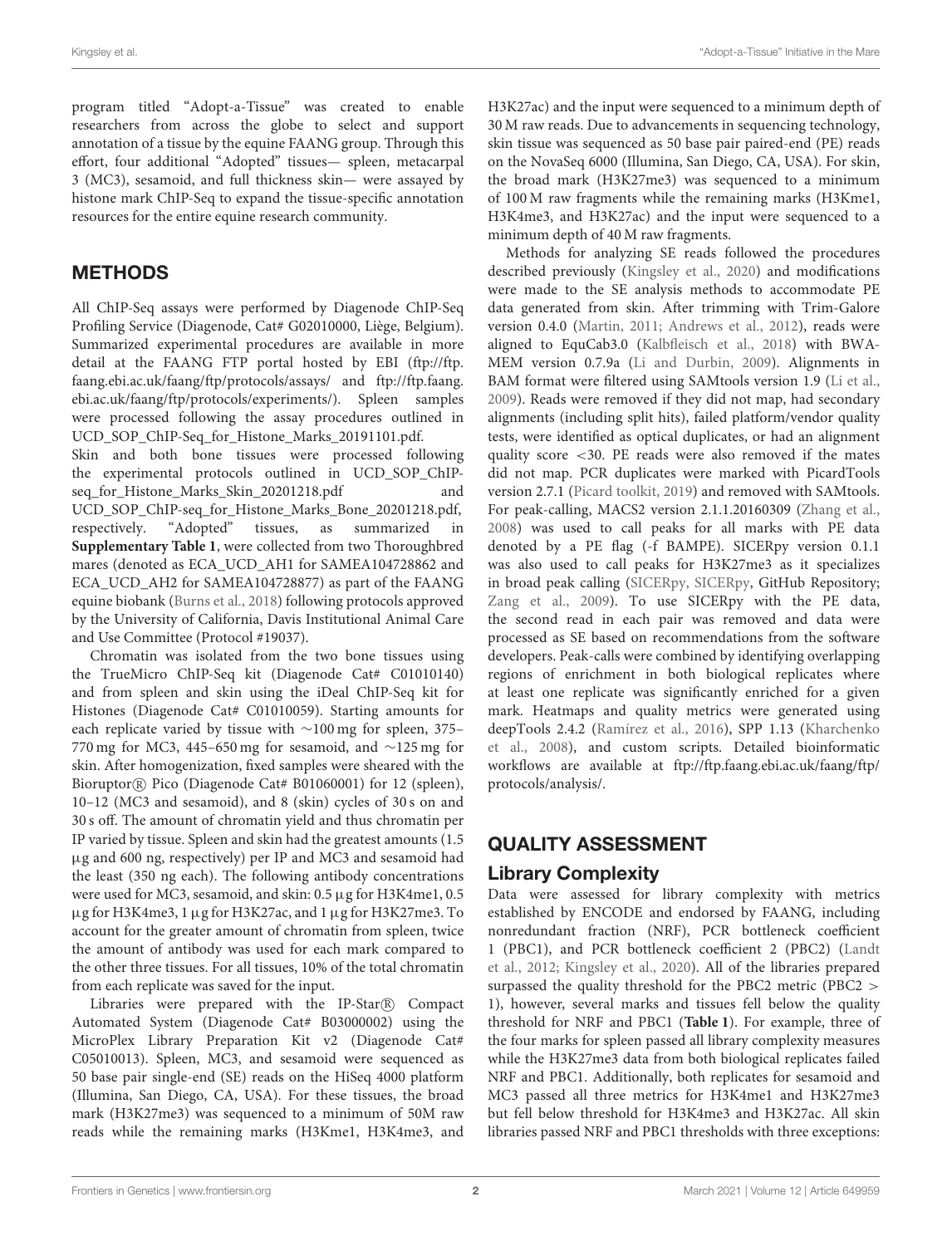<span id="page-2-0"></span>

|  |  | <b>TABLE 1</b>   Quality metrics and peak-calling summary for each biological replicate. |  |  |
|--|--|------------------------------------------------------------------------------------------|--|--|
|--|--|------------------------------------------------------------------------------------------|--|--|

| <b>Mark</b>        | <b>Tissue</b>   | Replicate       | <b>NRF</b> | PBC1     | PBC <sub>2</sub> | <b>NSC</b> | <b>RSC</b> | <b>JSD</b> | <b>FRiP</b> | Peak calls          |
|--------------------|-----------------|-----------------|------------|----------|------------------|------------|------------|------------|-------------|---------------------|
|                    |                 | Threshold:      | $(-0.5)$   | $(-0.5)$ | (>1)             | ( > 1.05)  | $(-0.8)$   | $(-0.05)$  | (>0.01)     |                     |
| K4me1              | Spleen          | AH1             | 0.65       | 0.64     | 2.82             | 1.03       | 0.98       | 0.39       | 0.20        | 84,146              |
| K4me1              | Spleen          | AH <sub>2</sub> | 0.74       | 0.74     | 3.80             | 1.04       | 0.96       | 0.39       | 0.25        | 113,447             |
| K4me3              | Spleen          | AH1             | 0.62       | 0.64     | 2.98             | 2.67       | 1.44       | 0.62       | 0.57        | 28,735              |
| K4me3              | Spleen          | AH <sub>2</sub> | 0.57       | 0.60     | 2.67             | 2.53       | 1.34       | 0.62       | 0.57        | 31,198              |
| K <sub>27</sub> ac | Spleen          | AH1             | 0.65       | 0.66     | 2.96             | 1.34       | 1.54       | 0.46       | 0.29        | 50,977              |
| K <sub>27</sub> ac | Spleen          | AH <sub>2</sub> | 0.70       | 0.70     | 3.40             | 1.31       | 1.46       | 0.45       | 0.29        | 60,281              |
| K27me3             | OriginalSpleen  | AH1             | 0.43       | 0.42     | 1.79             | 1.01       | 0.64       | 0.02       | 0.05        | 1,136               |
| K27me3             | RepeatSpleen    | AH1             | 0.13       | 0.28     | 2.94             | 1.03       | 0.33       | 0.20       | 0.02        | 164                 |
| K27me3             | MergedSpleen    | AH1             | 0.32       | 0.40     | 1.86             | 1.01       | 0.59       | 0.50       | 0.05        | 6,297               |
| K27me3             | OriginalSpleen  | AH <sub>2</sub> | 0.44       | 0.43     | 1.82             | 1.01       | 0.67       | 0.05       | 0.08        | 6,647               |
| K27me3             | RepeatSpleen    | AH <sub>2</sub> | 0.66       | 0.67     | 3.02             | 1.02       | 0.74       | 0.06       | 0.10        | 32,492              |
| K27me3             | MergedSpleen    | AH <sub>2</sub> | 0.53       | 0.55     | 2.40             | 1.01       | 0.83       | 0.06       | 0.11        | 37,629              |
| K4me1              | Sesamoid        | AH1             | 0.63       | 0.63     | 2.64             | 1.02       | 0.63       | 0.31       | 0.08        | 43,397              |
| K4me1              | Sesamoid        | AH <sub>2</sub> | 0.84       | 0.85     | 6.46             | 1.01       | 0.49       | 0.21       | 0.00        | $\overline{4}$      |
| K4me3              | Sesamoid        | AH1             | 0.37       | 0.39     | 1.79             | 2.33       | 1.26       | 0.57       | 0.48        | 19,617              |
| K4me3              | Sesamoid        | AH <sub>2</sub> | 0.39       | 0.40     | 1.78             | 1.40       | 1.20       | 0.41       | 0.21        | 16,524              |
| K <sub>27</sub> ac | Sesamoid        | AH1             | 0.42       | 0.42     | 1.81             | 1.16       | 1.19       | 0.40       | 0.19        | 34,223              |
| K27ac              | Sesamoid        | AH <sub>2</sub> | 0.34       | 0.34     | 1.67             | 1.02       | 0.60       | 0.31       | 0.02        | 5,013               |
| K27me3             | Sesamoid        | AH1             | 0.68       | 0.68     | 3.11             | 1.01       | 0.48       | 0.25       | 0.06        | 1,840               |
| K27me3             | Sesamoid        | AH <sub>2</sub> | 0.75       | 0.75     | 3.97             | 1.01       | 0.56       | 0.18       | 0.00        | $\mathsf{O}\xspace$ |
| K4me1              | MC <sub>3</sub> | AH1             | 0.74       | 0.74     | 3.76             | 1.02       | 0.68       | 0.12       | 0.09        | 56,238              |
| K4me1              | MC <sub>3</sub> | AH2             | 0.77       | 0.77     | 4.28             | 1.02       | 0.63       | 0.13       | 0.07        | 47,452              |
| K4me3              | MC <sub>3</sub> | AH1             | 0.14       | 0.27     | 2.91             | 2.73       | 1.22       | 0.48       | 0.50        | 19,209              |
| K4me3              | MC <sub>3</sub> | AH <sub>2</sub> | 0.32       | 0.34     | 1.71             | 2.56       | 1.20       | 0.48       | 0.50        | 21,339              |
| K27ac              | MC <sub>3</sub> | AH1             | 0.27       | 0.29     | 1.65             | 1.25       | 1.19       | 0.30       | 0.23        | 36,022              |
| K27ac              | MC <sub>3</sub> | AH <sub>2</sub> | 0.09       | 0.26     | 4.56             | 1.38       | 0.95       | 0.32       | 0.19        | 16,638              |
| K27me3             | MC <sub>3</sub> | AH1             | 0.57       | 0.58     | 2.36             | 1.01       | 0.55       | 0.25       | 0.10        | 17,001              |
| K27me3             | MC <sub>3</sub> | AH <sub>2</sub> | 0.65       | 0.65     | 2.88             | 1.01       | 0.51       | 0.22       | 0.08        | 13,790              |
| K4me1              | Skin            | AH1             | 0.43       | 0.47     | 2.14             | 1.15       | 2.85       | 0.29       | 0.34        | 115,470             |
| K4me1              | Skin            | AH <sub>2</sub> | 0.53       | 0.55     | 2.39             | 1.13       | 3.06       | 0.25       | 0.29        | 109,322             |
| K4me3              | Skin            | AH1             | 0.41       | 0.46     | 2.12             | 3.14       | 1.27       | 0.60       | 0.69        | 24,442              |
| K4me3              | Skin            | AH <sub>2</sub> | 0.32       | 0.40     | 2.12             | 3.19       | 1.30       | 0.60       | 0.68        | 23,584              |
| K <sub>27</sub> ac | Skin            | AH1             | 0.50       | 0.53     | 2.30             | 1.51       | 1.45       | 0.41       | 0.47        | 58,278              |
| K <sub>27</sub> ac | Skin            | AH <sub>2</sub> | 0.58       | 0.59     | 2.57             | 1.47       | 1.46       | 0.40       | 0.47        | 57,737              |
| K27me3             | Skin            | AH1             | 0.50       | 0.53     | 2.36             | 1.06       | 3.20       | 0.14       | 0.24        | 95,788              |
| K27me3             | Skin            | AH <sub>2</sub> | 0.50       | 0.54     | 2.40             | 1.06       | 4.09       | 0.11       | 0.21        | 77,151              |

The summary includes six quality metrics—NRF, Non-Redundant Fraction; PBC1 and PBC2, PCR Bottleneck Coefficient 1 and 2; NSC, Normalized Strand Cross-Correlation Coefficient; RSC, Relative Strand Cross-Correlation Coefficient; FRiP, Fraction of Reads in Peaks– and thresholds originally established by ENCODE, and the Jensen Shannon Distance (JSD). Samples include all of the original spleen IP, the repeated spleen IP for H3K27me3, and the merged (original + repeated) spleen IPs for H3K27me3. Peaks used to determine FRiP and peak numbers for H3K27me3 were called with SICER. All other peaks were generated with MACS2. Biological replicates are denoted as AH1 for SAMEA104728862 and AH2 for SAMEA104728877. Red highlighting indicates values below the quality thresholds.

both replicates for H3K4me3 and ECA\_UCD\_AH2 replicate for H3K4me1.

In addition to quality metrics, sequencing data were evaluated at several processing stages of the analysis including alignment and PCR deduplication. All datasets generated high mapping quality scores (>35) and exceeded the minimum sequencing targets as described in the methods (**[Supplementary Table 2](#page-6-8)**). Skin and spleen tissues retained a high number of reads for H3K4me1, H3K4me3, and H3K27ac after alignment, filtering, and deduplication (>20 M reads per replicate). Although all three activating marks were sequenced to the same target for both bone tissues, H3K4me1 retained more than 20 M reads per replicate while H3K4me3 and H3K27ac fell below 20 M processed reads per replicate with the majority of reads removed by deduplication. More than 40 M reads remained for each H3K27me3 replicate after processing with the exception of ECA\_UCD\_AH2 for sesamoid.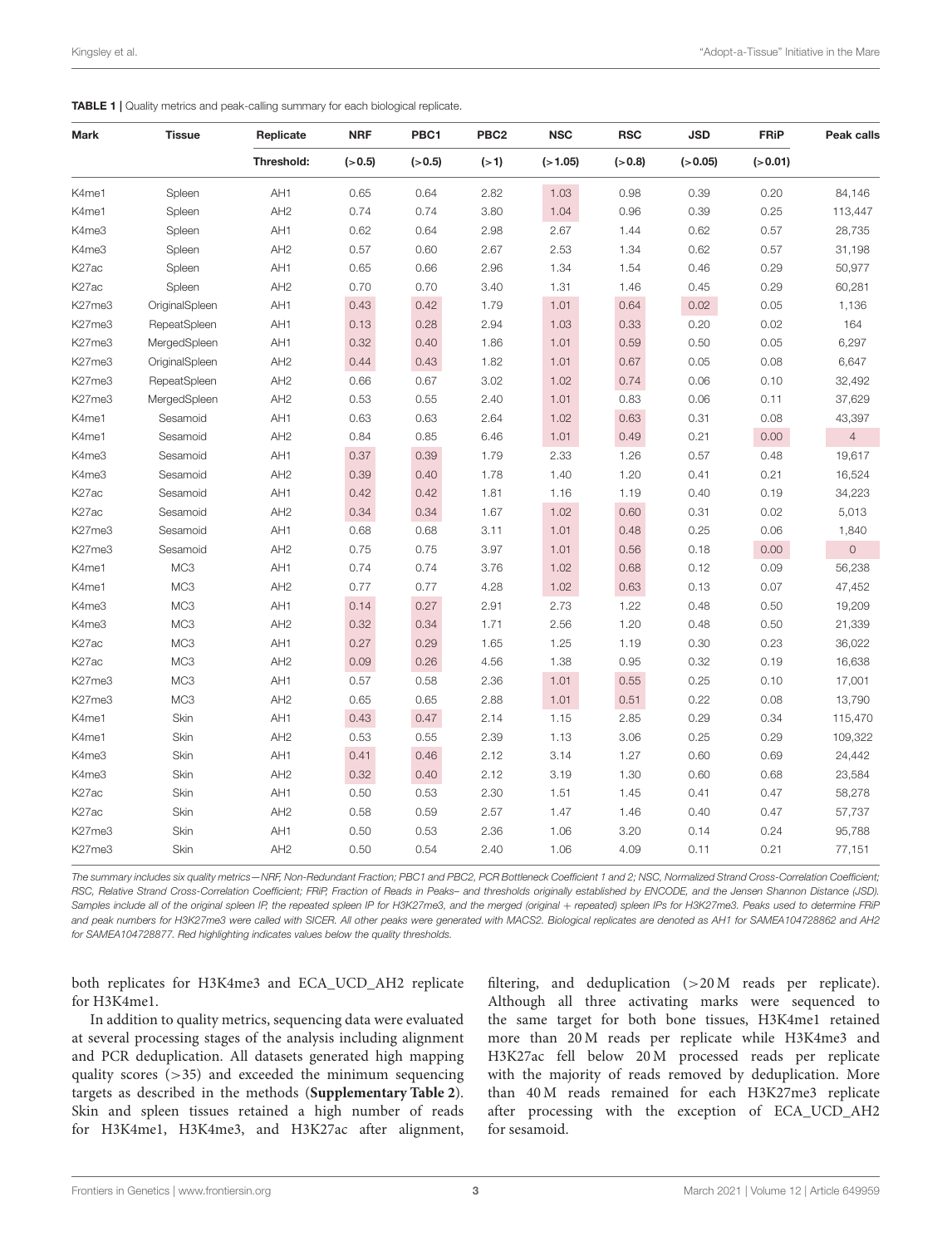## IP Enrichment

Data were also evaluated for IP enrichment using a variety of metrics to determine signal quality. Using normalized strand cross correlation (NSC) and relative strand cross correlation (RSC) assessments established by ENCODE [\(Landt et al.,](#page-7-19) [2012\)](#page-7-19), all marks for skin tissue exceeded the minimum quality threshold (**[Table 1](#page-2-0)**). Additionally, the biological replicates for H3K4me3 and H3K27ac from spleen and MC3, as well as the H3K4me3 replicates for sesamoid, passed both cross-correlation measures. Similar to the library complexity metrics, several tissues fell below the quality thresholds ( $NCS > 1.05$  and RSC > 0.8) including H3K4me1 from sesamoid and MC3; H3K27ac from ECA\_UCD\_AH2 sesamoid; and H3K27me3 from spleen, sesamoid, and MC3. Alignments were also assessed using the Jensen Shannon distance (JSD) to compare the distribution of reads with that of the background (input). Using JSD, H3K27me3 from both spleen replicates had values below 0.05, which is indicative of insufficient IP enrichment.

The final measure of IP enrichment evaluated the fraction of reads in peaks (FRiP) by comparing the peak calls with the read distribution for each sample. All tissues produced a high proportion of aligned reads within peaks for H3K4me3, ranging from 0.21 for sesamoid to 0.69 for skin. Similarly, MC3, skin, and spleen generated high FRiP scores for H3K27ac (0.47–0.19), and peaks from skin and spleen also scored well for H3K4me1 (0.47–0.29). Although lower than the values from skin and spleen, FRiP scores from MC3 indicated sufficient enrichment was obtained for H3K4me1 (0.07–0.09). For sesamoid tissue, the ECA\_UCD\_AH2 replicate generated peaks with comparable enrichment for H3K4me1, H3K27ac, and H3K27me3, while the ECA\_UCD\_AH2 replicate scored below threshold for both H3K4me1 and H3K27me3 (0.0005 and 0.0043, respectively). Further, H3K27me3 peaks from skin generated a substantially higher fraction of reads compared with MC3 and spleen (0.21– 0.24 vs. 0.05–0.10), although all three of these tissues obtained sufficient enrichment based on this assessment.

### Replicate Comparison

In addition to quality assessments for the read alignments, peaks called from the biological replicates were compared. For most of the marks, the percentage of genome covered by peaks was consistent with previously reported values for the TOI (**[Table 1](#page-2-0)**). For sesamoid tissue, at least one replicate for H3K4me1, H3K27ac, and H3K27me3 generated fewer peak calls than expected based on results from the other replicate and the MC3 replicates. Additionally, the initial data for H3K27me3 from both spleen replicates yielded fewer peaks in accordance with the low complexity and enrichment scores for those libraries. The Jaccard similarity coefficient identified the highest correlation between the biological replicates for H3K4me3 across all "adopted" tissues, ranging from 0.65 to 0.84 (**[Table 2](#page-4-0)**), and data from skin also showed high correlation for all marks (0.44–0.84). Replicates for spleen and MC3 had moderate levels of similarity for H3K4me1 and H3K27ac (0.32–0.58), while the biological replicates for H3K4me1 and H3K27me3 from sesamoid had no identity detected, consistent with the lowscoring quality assessments.

# Additional Data Collection

Due to insufficient enrichment and replicate identity, IP and sequencing were repeated for H3K27me3 from both spleen replicates. Unfortunately, the repeated ECA\_UCD\_AH1 data had low library complexity and IP enrichment (**[Table 1](#page-2-0)** and **[Supplementary Table 2](#page-6-8)**). To achieve sufficient data for accurate peak calling from spleen tissue, the first round of IP and sequencing from ECA\_UCD\_AH1 for H3K27me3 and both rounds from ECA\_UCD\_AH2 were used for combined peak calling. Reads from the two input files for ECA\_UCD\_AH2 were also merged. The number of combined peaks increased from 4,955 covering 1.98% from the first round of sequencing to 5,267 covering 2.18% of the genome when data were merged (**[Table 2](#page-4-0)**). Similar issues with enrichment prevented sufficient signal for peak calling in sesamoid for three of the four marks, and therefore, a second round of IP and quality evaluation of ECA\_UCD\_AH2 sesamoid is underway for H3K4me1, H3K27ac, and H3K27me3.

# DATA METRICS

After combining replicates, the number of retained peaks for each mark from the SE data ranged from 4,933 to 73,528 for spleen and from 5,628 to 46,511 for MC3 (**[Table 2](#page-4-0)**). For both tissues, H3K4me1— the mark indicative of enhancers— was found to have the highest number of peaks while the repressive mark was found to have the lowest. This pattern is also consistent with the TOI data [\(Kingsley et al., 2020\)](#page-7-11). For PE skin data, the number of combined peaks varied from 24,353 to 92,971 regions, and H3K4me3, which denotes promoters, was the mark with the lowest number of peaks. Additionally, the amount of the genome covered by H3K27me3 peaks was substantially higher for skin compared to the other equine FAANG tissues analyzed to date (6.28 vs. 2.94%), while the number of reads retained for H3K27me3 from the PE data after filtering (42.8%) was comparable to the average retained for all of the equine H3K27me3 SE data (41.3%, PRJEB42315 and PRJEB35307).

Evaluating general enrichment patterns revealed that the "adopted" tissues detected mark distributions for the activating marks that were consistent with those identified previously for the TOI (**[Supplementary Figures 1–3](#page-6-8)**). Data for H3K27me3 from skin, however, generated strong enrichment around the TSS and upstream of an average gene, while still maintaining a similar level of relative enrichment for H3K27me3 distributed throughout the rest of the gene body and downstream as seen for other tissues (**[Supplementary Figure 4](#page-6-8)**). Evaluation of the spleen datasets detected the strongest H3K27me3 enrichment when combining the original ECA\_UCD\_AH1 dataset and the merged ECA\_UCD\_AH2 dataset (denoted as "spleen" on **[Supplementary Figure 4](#page-6-8)**). While enrichment distributions for sesamoid tissue detected consistent patterns for H3K4me1, H3K27ac, and H3K27me3, the relative level of enrichment is lower than expected based on the other tissues. In addition to genome-wide evaluations, the replicatecombined peak calls were also manually evaluated across a small number of well-characterized regions. Consistent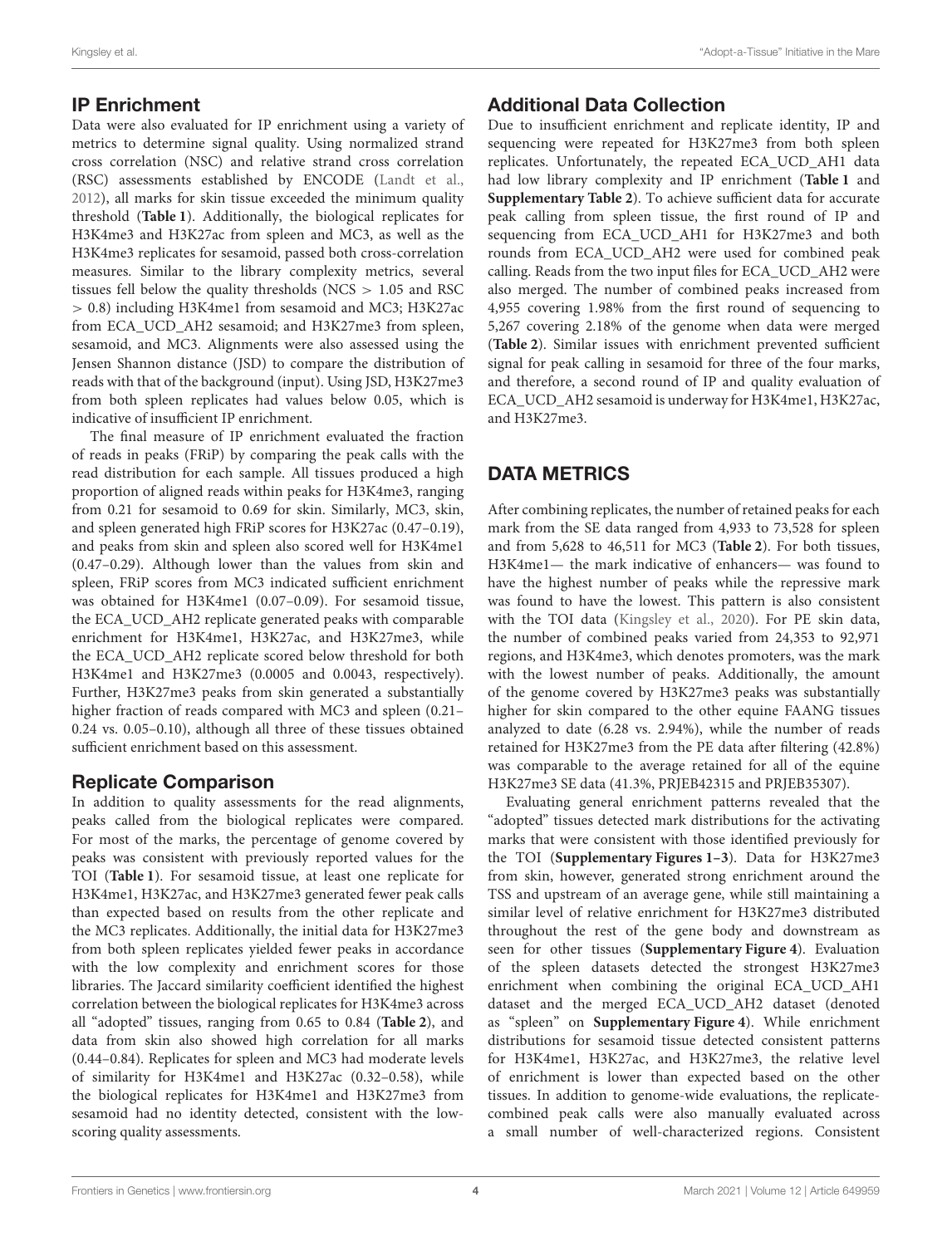| Kingsley et al. |  | "Adopt-a-Tissue" Initiative in the Mare |
|-----------------|--|-----------------------------------------|
|-----------------|--|-----------------------------------------|

<span id="page-4-0"></span>

| <b>TABLE 2</b> Summary of the combined peak calls and replicate comparison. |  |
|-----------------------------------------------------------------------------|--|
|-----------------------------------------------------------------------------|--|

| Mark           | <b>Tissue</b>   | <b>Combined peak number</b> | % Covered | Jaccard similarity coefficient |
|----------------|-----------------|-----------------------------|-----------|--------------------------------|
| H3K4me1        | Spleen          | 73,528                      | 2.98      | 0.44                           |
| H3K4me3        | Spleen          | 28,661                      | 1.56      | 0.80                           |
| H3K27ac        | Spleen          | 51,427                      | 1.82      | 0.58                           |
| H3K27me3 MACS2 | Spleen          | 7,349                       | 0.09      | 0.01                           |
| H3K27me3 SICER | Spleen          | 449                         | 0.22      | 0.03                           |
| H3K4me1        | MC <sub>3</sub> | 46,511                      | 1.16      | 0.32                           |
| H3K4me3        | MC <sub>3</sub> | 20,556                      | 1.10      | 0.75                           |
| H3K27ac        | MC <sub>3</sub> | 31,547                      | 1.08      | 0.38                           |
| H3K27me3 MACS2 | MC <sub>3</sub> | 15,304                      | 0.40      | 0.28                           |
| H3K27me3 SICER | MC <sub>3</sub> | 5,628                       | 2.57      | 0.28                           |
| H3K4me1        | Sesamoid        | 750                         | 0.01      | 0.00                           |
| H3K4me3        | Sesamoid        | 17,361                      | 1.07      | 0.65                           |
| H3K27ac        | Sesamoid        | 13,160                      | 0.67      | 0.08                           |
| H3K27me3 MACS2 | Sesamoid        | 390                         | 0.01      | 0.00                           |
| H3K27me3 SICER | Sesamoid        | 703                         | 0.26      | 0.00                           |
| H3K4me1        | Skin            | 92,971                      | 4.56      | 0.50                           |
| H3K4me3        | Skin            | 24,353                      | 1.60      | 0.84                           |
| H3K27ac        | Skin            | 54,946                      | 3.38      | 0.67                           |
| H3K27me3 MACS2 | Skin            | 51,480                      | 6.02      | 0.44                           |
| H3K27me3 SICER | Skin            | 11,764                      | 6.28      | 0.44                           |
|                |                 |                             |           |                                |

The summary includes the combined number of peaks and the percentage of the genome covered by those peaks. The Jaccard Similarity Coefficient compares the two biological replicates with 1 being perfectly concordant and 0 being entirely discordant. Peaks for H3K4me1, H3K4me3, and H3K27ac were called with MACS2.

with expectations, activating marks were detected at the TSS and upstream of ubiquitously expressed genes such as ACTB for all tissues (**[Supplementary Figures 5A,B](#page-6-8)**). Additionally, all "adopted" tissues lacked peaks indicative of active transcription for a liver-specific gene known as CYP2E1 (**[Supplementary Figures 5C,D](#page-6-8)**).

# **DISCUSSION**

The ENCODE project profoundly impacted scientific understanding of genome function in humans by enabling researchers to explore previously impossible challenges, such as charting genomic landscape shifts during development and uncovering enhancer networks associated with disease [\(Nord et al., 2013;](#page-7-20) [Rhie et al., 2016\)](#page-7-21). The advancements made by ENCODE paved a path for the FAANG consortium to characterize genomic function in numerous agricultural species [\(Andersson et al., 2015;](#page-6-4) [Tuggle et al., 2016;](#page-7-10) [Giuffra and Tuggle,](#page-6-7) [2019\)](#page-6-7), which will expand research opportunities across diverse genera. As a part of the larger consortium, the equine FAANG group established a community-based initiative to "adopt" additional tissues for annotation. As a result of that expansive collaborative effort, characterization of putative regulatory regions was performed in spleen, sesamoid, MC3, and skin. The four additional tissues are of major importance for equine health and traits of economic impact. Specifically, research on catastrophic fracture involving sesamoid and MC3 can benefit from bone-specific annotations as recent advances in treatment have focused on transgenically modified stem cell therapeutics [\(Ball et al., 2019\)](#page-6-10). Similarly, many diseases and traits under artificial selection in horses, such as melanoma, insect bite hypersensitivity, and coat colors including Appaloosa spotting among others, involve skin tissue [\(Rieder et al., 2000,](#page-7-22) [2001;](#page-7-23) [Bellone et al., 2008,](#page-6-11) [2013;](#page-6-12) [Rosengren Pielberg et al.,](#page-7-24) [2008;](#page-7-24) [Curik et al., 2013;](#page-6-13) [Lanz et al., 2017\)](#page-7-25). Several of these characterized phenotypes have been associated with mutations affecting gene expression [\(Rieder et al., 2000;](#page-7-22) Rosengren Pielberg et al., [2008;](#page-7-24) [Bellone et al., 2013\)](#page-6-12), making regulatory regions identified from whole skin a valuable resource for equine researchers. The "Adopt-a-Tissue" effort fits into a broader legacy of collaborative resource development that has historically led to rapid advancements for equine genomics and will continue to push equine science toward new frontiers. In concordance with past community efforts, the high quality data generated from the "Adopted" tissues are publicly available to benefit all investigators and lead to further progress in equine research.

Using quality metrics first standardized by ENCODE [\(Dunham et al., 2012\)](#page-6-6), we identified low IP enrichment for the broad mark in spleen, sesamoid, and MC3 tissues. Unlike the SE datasets, the skin replicates sequenced with PE reads generated a higher enrichment signal for H3K27me3 as determined by quality metrics and enrichment topology plots. In particular, enrichment near the TSS was more strongly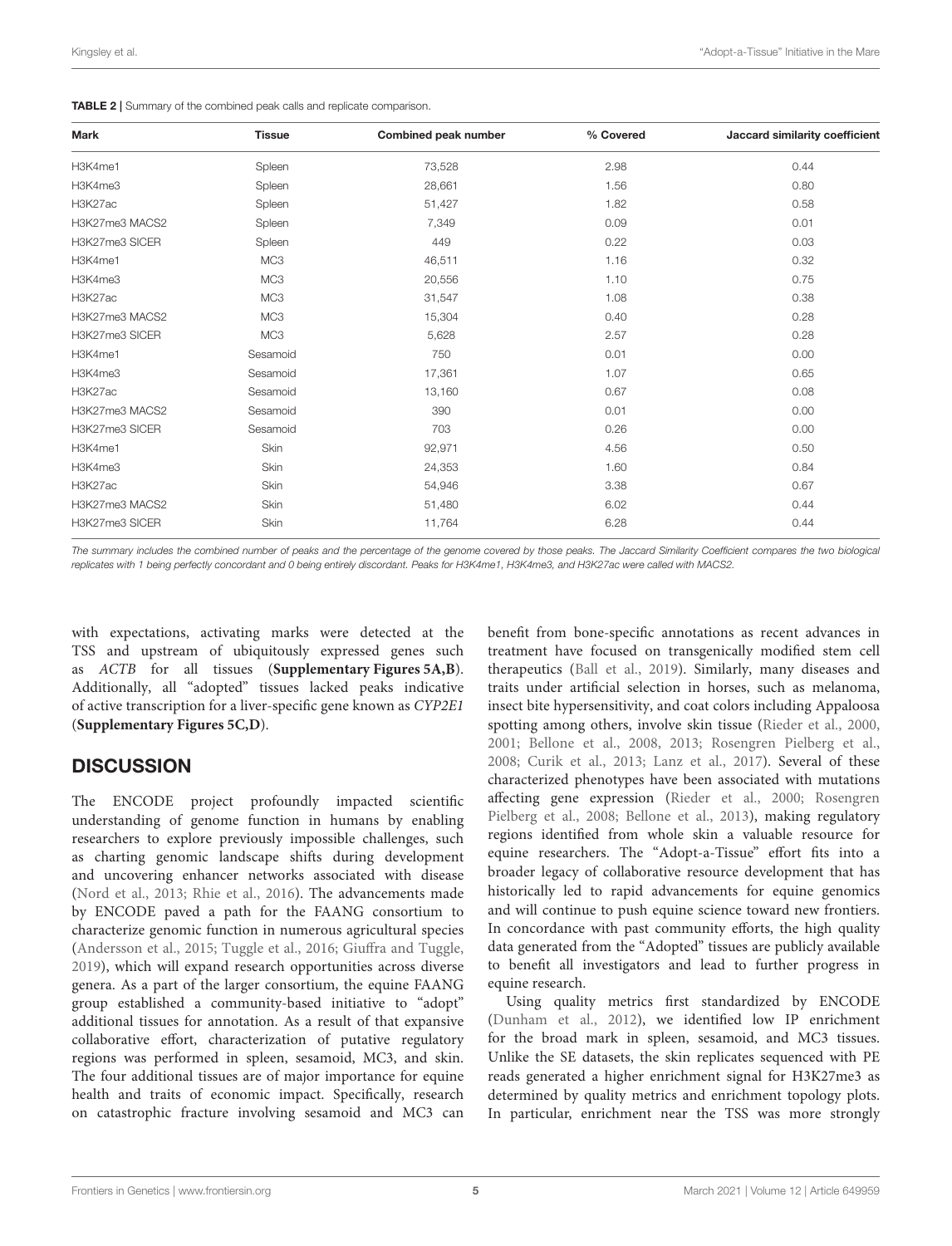detected for skin than for any of the TOI or the other "adopted" tissues, suggesting that PE reads may better evaluate the broad repressive mark than SE datasets. With only one tissue evaluated as PE, we cannot exclude the possibility that this enrichment pattern may be skin-specific rather than evidence of a better method for detecting H3K27me3. Although enrichment difficulties have been previously recognized for the broad domains like those of H3K27me3 [\(Landt et al., 2012;](#page-7-19) [Carelli et al., 2017\)](#page-6-14), investigation of specific ChIP methods for broad histone marks appear to be rare. [O'Geen et al. \(2011\)](#page-7-26) used both short and long sonication periods to account for the different rates of shearing efficiency for compact versus. open chromatin. They found that the larger DNA fragments after sonication were more enriched for broad repressive histone marks while smaller fragments were more likely to contain active chromatin modifications [\(O'Geen et al., 2011\)](#page-7-26). Their work suggests that shorter sonication times and stringent size selection may bias ChIP samples toward higher enrichment of regions containing narrow marks at the expense of more condensed areas with broad marks, yet current ChIP-Seq standards do not encourage separate protocols for the different mark topologies [\(Landt et al., 2012;](#page-7-19) ENCODE Guidelines for Experiments Generating ChIP-seq Data, [2017\)](#page-6-15). Instead, advances in ChIP-Seq methods have focused on analysis and software development to accommodate the different enrichment levels expected from broad and narrow domains assayed with the same protocol [\(Zhang et al., 2008;](#page-8-1) [Zang et al., 2009\)](#page-8-2). Future investigations involving H3K27me3 and other broad histone modifications may benefit from developing bench protocols, including sequencing parameters, that are specific for broad marks.

To account for insufficient H3K27me3 signal from spleen tissue, IP and sequencing were repeated for both biological replicates. By combining the reads from both sets of data for ECA\_UCD\_AH2, we were able to obtain sufficient enrichment for peak identification. These data support that combining results from different IPs performed on the same tissue sample can be a useful approach to obtain the enrichment needed for annotation purposes. Study of the best means for combining information from biological and technical replicates for differential enrichment analyses suggests that combining ChIP datasets without accounting for enrichment levels may lead to more false negatives [\(Bao et al., 2013\)](#page-6-16). Although our data may not have captured all possible peaks, combining data enabled detection of more H3K27me3 peak calls with higher consistency than possible with the first dataset alone. Therefore, the current peak calls can serve as the starting point for spleen-specific annotations, which can be improved upon with characterization of heterochromatin regions from additional equine spleen samples.

The low quality metrics for three of the four marks from ECA\_UCD\_AH1 sesamoid tissue indicated there was low IP enrichment. To the best of the authors' knowledge, the MC3 and sesamoid data generated here represent the first histone mark peak calls from healthy, whole bone tissue. The overall lower quality metrics for bone tissues support the difficulty of working with these tissues, however, one of the two replicates for sesamoid showed sufficient quality for all four marks, suggesting the issue may be sample specific. To determine if any issues arose during chromatin extraction or IP, further evaluation of H3K4me1, H3K27ac, and H3K27me3 marks in sesamoid tissue from ECA\_UCD\_AH1 is warranted. Additional data generated from ECA\_UCD\_AH1 sesamoid tissue will be added to PRJEB42315 when available.

Previous equine annotations were developed based on homology and transcriptomics, leaving much of the genome, especially noncoding regions, uncharacterized [\(Hestand et al.,](#page-7-27) [2015;](#page-7-27) [Aken et al., 2016;](#page-6-17) [Mansour et al., 2017\)](#page-7-28). While valuable, annotation of regulatory regions based solely on homology with other species is not expected to be sufficient given the evolutionary role of these elements within and among species [\(Schmidt et al., 2010;](#page-7-29) [McLean et al., 2011;](#page-7-30) [Shibata et al.,](#page-7-31) [2012;](#page-7-31) [Lowdon et al., 2016\)](#page-7-32). With the first publication of the equine FAANG data from eight prioritized tissues (Kingsley et al., [2020\)](#page-7-11) and the four "adopted" tissues presented in this manuscript, researchers can begin to interrogate the role of regulatory regions in equine traits, such as the recent investigation of a novel 16 KB deletion associated with an ocular disorder known as distichiasis [\(Hisey et al., 2020\)](#page-7-33). Future annotations for the horse will include maps of regulatory states characteristic of healthy tissue, making it a vital resource to compare against disease states. The histone ChIP-Seq data from the horse have already been integrated into a useable annotation resource by a new project known as FAANGMine [\(FAANGMine, FAANGMine\)](#page-6-18). Similar to FlyMine [\(Lyne et al.,](#page-7-34) [2007\)](#page-7-34), the project aims to combine the results from all of the genomic assays used by the FAANG consortium into a single resource for easier use. Thanks to these integration effort, additional equine FAANG datasets including the "adopted" tissue peak calls will open up opportunities for variant investigations in previously uncharacterized noncoding regions and expand research opportunities in equine omics.

# DATA AVAILABILITY STATEMENT

Data were submitted to the European Nucleotide Archive following the best practices established by the FAANG Metadata and Data Sharing Committee and the FAANG Data Coordination Centre [\(Harrison et al., 2018\)](#page-7-35). All of the new data referenced in the article were submitted under project ID PRJEB42315. The following files types were submitted for all high quality data: raw fastq for each mark and input from both replicates (38 files), processed BAM files for each mark and input from both replicates (34 files), bed files with peak calls per replicate including both SICERpy and MACS2 calls for H3K27me3 (32 files), and bed files with combined peak calls including those from both SICERpy and MACS2 for H3K27me3 (16 files). All files and metadata can be accessed from the FAANG Data Portal [\(https://data.](https://data.faang.org/home) [faang.org/home\)](https://data.faang.org/home). Previously published FAANG data used in the comparisons are also available from the FAANG data portal under project ID PRJEB35307 [\(Kingsley et al.,](#page-7-11) [2020\)](#page-7-11).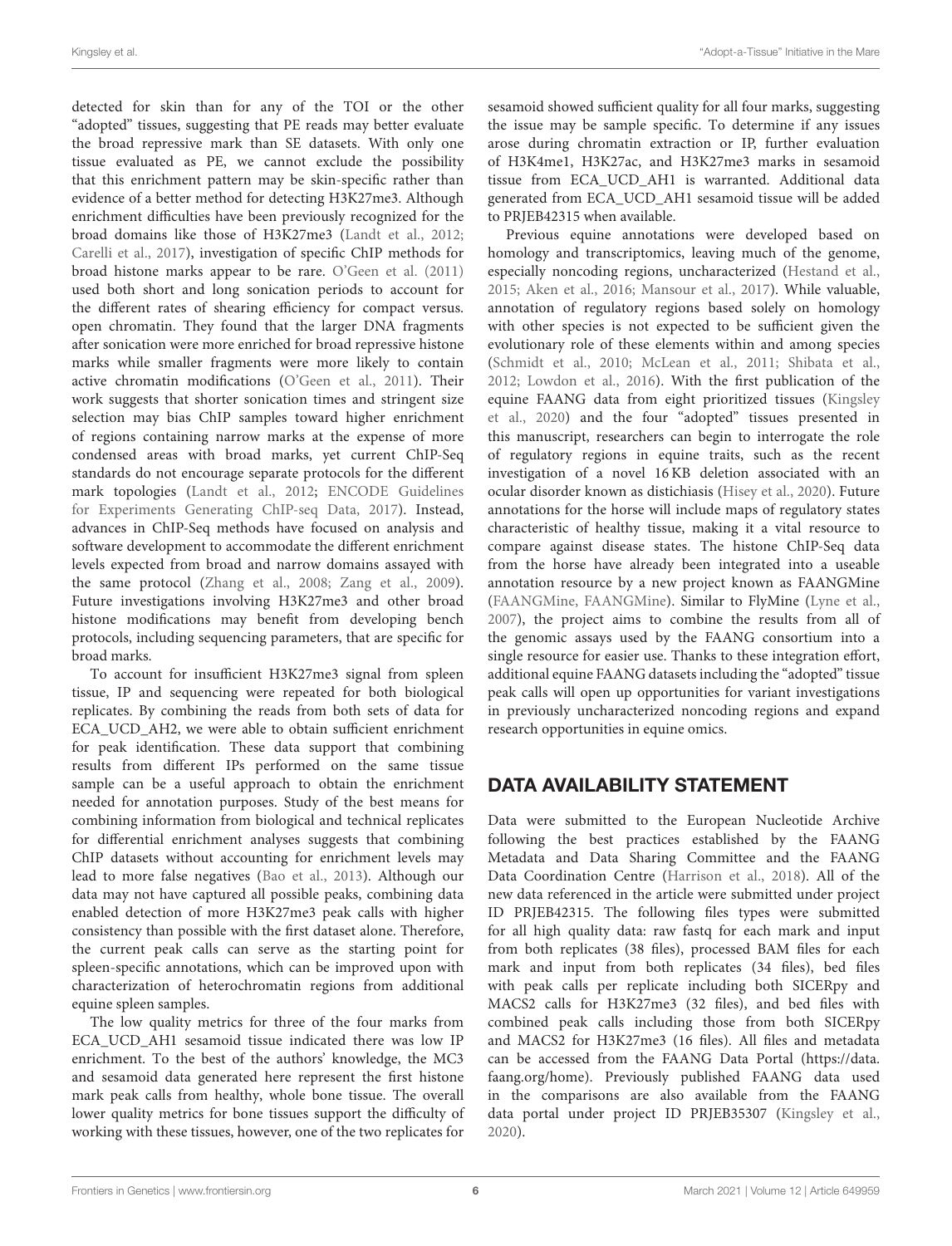## ETHICS STATEMENT

The animal study was reviewed and approved by University of California, Davis Institutional Animal Care and Use Committee.

## AUTHOR CONTRIBUTIONS

CF, RB, JP, TK, JM, NH, GL, LO, SB, MM, and EB: conceptualization. NK, RB, CF, and JP: methodology. NK: formal analysis, investigation, data curation, and visualization. CF, RB, and JP: resources. NK and RB: writing—original draft preparation. CF, JP, JM, TK, NH, GL, LO, SB, MM, and EB: writing—review and editing. RB: supervision. CF, RB, and JP: project administration. CF, RB, JP, TK, JM, NH, GL, LO, EB, SB, and MM: funding acquisition. All authors have read and agreed to the published version of the manuscript.

## FUNDING

Funding for experimental materials, and other resources was provided by the Grayson Jockey Club Foundation, United States Department of Agriculture (USDA) NRSP-8 equine species coordinator funds, a Priority Partnership Collaboration Award from the University of Sydney and University of California, Davis, and the Center for Equine

### REFERENCES

- <span id="page-6-17"></span>Aken, B. L., Ayling, S., Barrell, D., Clarke, L., Curwen, V., Fairley, S., et al. (2016). The Ensembl gene annotation system. Database. 2016, 1–19. doi: [10.1093/database/baw093](https://doi.org/10.1093/database/baw093)
- <span id="page-6-4"></span>Andersson, L., Archibald, A. L., Bottema, C. D., Brauning, R., Burgess, S. C., Burt, D. W., et al. (2015). Coordinated international action to accelerate genometo-phenome with FAANG, the Functional Annotation of Animal Genomes project. Genome Biol. 16, 4–9. doi: [10.1186/s13059-015-0622-4](https://doi.org/10.1186/s13059-015-0622-4)
- <span id="page-6-9"></span>Andrews, S., Krueger, F., Segonds-Pichon, A., Biggins, L., Krueger, C., and Wingett, S. (2012). Trim Galore. Available online at: [https://www.bioinformatics.](https://www.bioinformatics.babraham.ac.uk/projects/trim_galore/) [babraham.ac.uk/projects/trim\\_galore/](https://www.bioinformatics.babraham.ac.uk/projects/trim_galore/) (accessed May 6, 2020).
- <span id="page-6-0"></span>Bailey, E. (2010). Horse genomics and the Dorothy Russell Havemeyer Foundation. Anim. Genet. 41:1. doi: [10.1111/j.1365-2052.2010.02136.x](https://doi.org/10.1111/j.1365-2052.2010.02136.x)
- <span id="page-6-10"></span>Ball, A. N., Phillips, J. N., McIlwraith, C. W., Kawcak, C. E., Samulski, R. J., and Goodrich, L. R. (2019). Genetic modification of scAAV-equine-BMP-2 transduced bone-marrow-derived mesenchymal stem cells before and after cryopreservation: An "off-the-shelf" option for fracture repair. J. Orthop. Res. 37, 1310–1317. doi: [10.1002/jor.24209](https://doi.org/10.1002/jor.24209)
- <span id="page-6-16"></span>Bao, Y., Vinciotti, V., Wit, E., and 't Hoen, P. A. C. (2013). Accounting for immunoprecipitation efficiencies in the statistical analysis of ChIP-seq data. BMC Bioinformatics 14:169. doi: [10.1186/1471-2105-14-169](https://doi.org/10.1186/1471-2105-14-169)
- <span id="page-6-11"></span>Bellone, R. R., Brooks, S. A., Sandmeyer, L., Murphy, B. A., Forsyth, G., Archer, S., et al. (2008). Differential gene expression of TRPM1, the potential cause of congenital stationary night blindness and coat spotting patterns (LP) in the appaloosa horse (Equus caballus). Genetics 179, 1861–1870. doi: [10.1534/genetics.108.088807](https://doi.org/10.1534/genetics.108.088807)
- <span id="page-6-12"></span>Bellone, R. R., Holl, H., Setaluri, V., Devi, S., Maddodi, N., Archer, S., et al. (2013). Evidence for a retroviral insertion in TRPM1 as the cause of congenital stationary night blindness and leopard complex spotting in the horse. PLoS ONE 8, 1–14. doi: [10.1371/journal.pone.0078280](https://doi.org/10.1371/journal.pone.0078280)

Health (CEH) at UC Davis with funds provided by the State of California pari-mutuel fund and contributions by private donors. Support for NK was provided by the Grayson Jockey Club Foundation, USDA (2018-06530), Morris Animal Foundation (D16-EQ-028), and a CEH fellowship. Support for CF was provided by the National Institutes of Health (L40 TR001136). Publication fees supplied by UC Davis Open Access Publication Fund.

# ACKNOWLEDGMENTS

The authors would like to acknowledge Drs. Catherine Creppe, Paola Genevini, and the other members of the Diagenode Epigenomics Services Team for their high-quality histone mark profiling service. The authors would also like to thank Drs. Colin Kern, Huaijun Zhou, Pablo Ross, Ying Wang, and the other members of the UC Davis FAANG group for providing technical expertise and feedback. Additionally, the authors would like to recognize the contributions from horse owners that made this work possible.

### SUPPLEMENTARY MATERIAL

<span id="page-6-8"></span>The Supplementary Material for this article can be found [online at: https://www.frontiersin.org/articles/10.3389/fgene.](https://www.frontiersin.org/articles/10.3389/fgene.2021.649959/full#supplementary-material) 2021.649959/full#supplementary-material

- <span id="page-6-5"></span>Burns, E. N., Bordbari, M. H., Mienaltowski, M. J., Affolter, V. K., Barro, M. V., Gianino, F., et al. (2018). Generation of an equine biobank to be used for functional annotation of animal genomes project. Anim. Genet. 49, 564–570. doi: [10.1111/age.12717](https://doi.org/10.1111/age.12717)
- <span id="page-6-2"></span>Caetano, A. R., Shiue, Y. L., Lyons, L. A., O'Brien, S. J., Laughlin, T. F., Bowling, A. T., et al. (1999). A comparative gene map of the horse (Equus caballus). Genome Res. 9, 1239–1249. doi: [10.1101/gr.9.12.1239](https://doi.org/10.1101/gr.9.12.1239)
- <span id="page-6-14"></span>Carelli, F. N., Sharma, G., and Ahringer, J. (2017). Broad chromatin domains: an important facet of genome regulation. BioEssays 39, 1–7. doi: [10.1002/bies.201700124](https://doi.org/10.1002/bies.201700124)
- <span id="page-6-3"></span>Chowdhary, B. P., Raudsepp, T., Honeycutt, D., Owens, E. K., Piumi, F., Guérin, G., et al. (2002). Construction of a 5000rad whole-genome radiation hybrid panel in the horse and generation of a comprehensive and comparative map for ECA11. Mamm. Genome [13, 89–94. doi: 10.1007/s00335-001-](https://doi.org/10.1007/s00335-001-2089-8) 2089-8
- <span id="page-6-13"></span>Curik, I., Druml, T., Seltenhammer, M., Sundström, E., Pielberg, G. R., Andersson, L., et al. (2013). Complex inheritance of melanoma and pigmentation of coat and skin in grey horses. PLoS Genet. 9:e1003248. doi: [10.1371/journal.pgen.1003248](https://doi.org/10.1371/journal.pgen.1003248)
- <span id="page-6-6"></span>Dunham, I., Kundaje, A., Aldred, S. F., Collins, P. J., Davis, C. A., Doyle, F., et al. (2012). An integrated encyclopedia of DNA elements in the human genome. Nature 489, 57–74. doi: [10.1038/nature11247](https://doi.org/10.1038/nature11247)
- <span id="page-6-15"></span>ENCODE Guidelines for Experiments Generating ChIP-seq Data (2017). Available online at:<https://www.encodeproject.org/about/experiment-guidelines/> (accessed June 30, 2020).
- <span id="page-6-18"></span>FAANGMine. Available online at:<http://faangmine.org> (accessed July 16, 2020).
- <span id="page-6-7"></span>Giuffra, E., and Tuggle, C. K. (2019). Functional annotation of animal genomes (FAANG): current achievements and roadmap. Annu. Rev. Anim. Biosci. 7, 65–88. doi: [10.1146/annurev-animal-020518-114913](https://doi.org/10.1146/annurev-animal-020518-114913)
- <span id="page-6-1"></span>Guérin, G., Bailey, E., Bernoco, D., Anderson, I., Antczak, D. F., Bell, K., et al. (1999). Report of the international equine gene mapping workshop: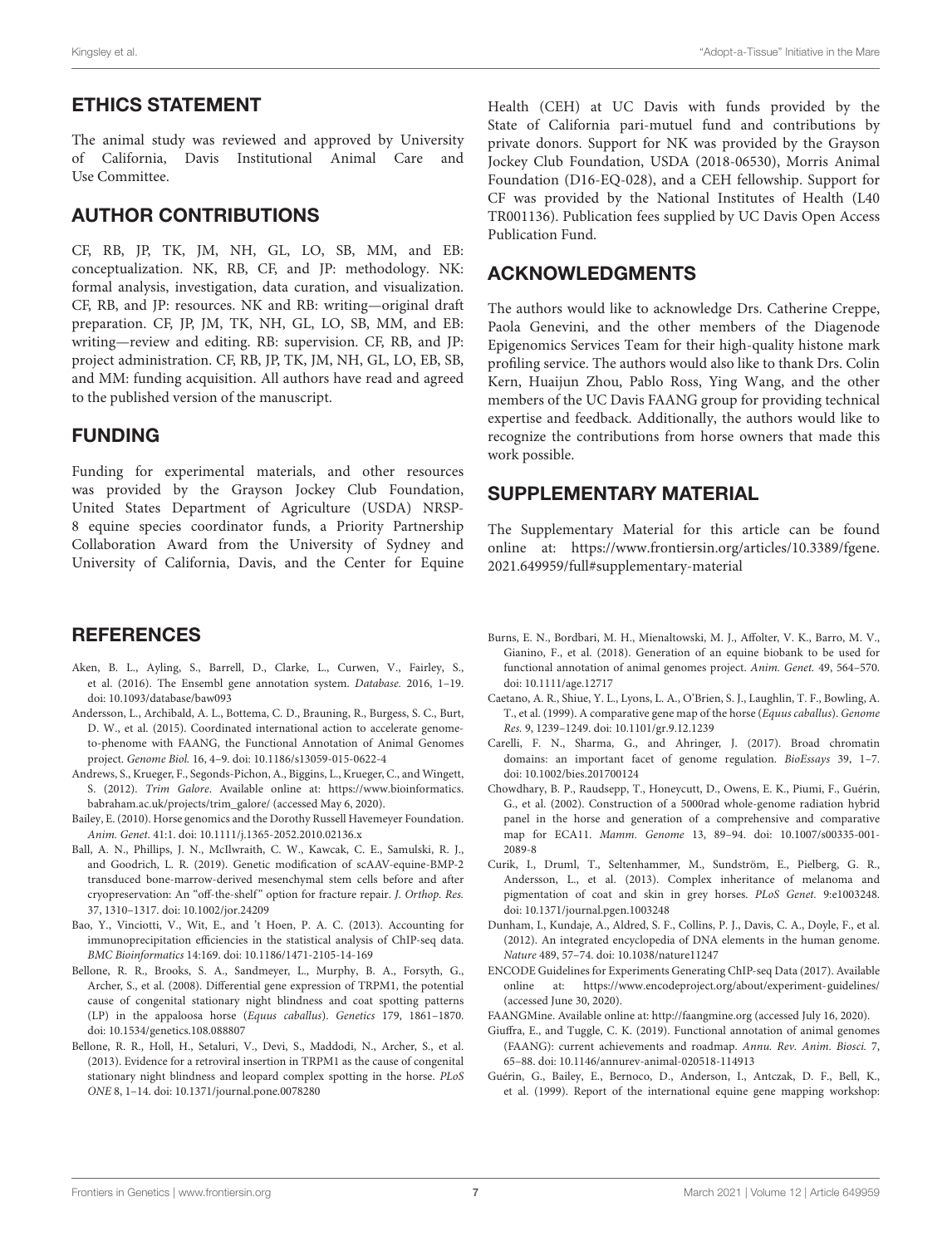male linkage map. Anim. Genet. [30, 341–354. doi: 10.1046/j.1365-2052.1999.](https://doi.org/10.1046/j.1365-2052.1999.00510.x) 00510 x

- <span id="page-7-0"></span>Guérin, G., Bailey, E., Bernoco, D., Anderson, I., Antczak, D. F., Bell, K., et al. (2003). The second generation of the International Equine Gene Mapping Workshop half-sibling linkage map.<br>
Anim. Genet. 34, 161-168. doi: 10.1046/j.1365-2052.2003.0 Anim. Genet. [34, 161–168. doi: 10.1046/j.1365-2052.2003.0](https://doi.org/10.1046/j.1365-2052.2003.00973.x) 0973.x
- <span id="page-7-35"></span>Harrison, P. W., Fan, J., Richardson, D., Clarke, L., Zerbino, D., Cochrane, G., et al. (2018). FAANG, establishing metadata standards, validation and best practices for the farmed and companion animal community. Anim. Genet. [49, 520–526. doi: 10.1111/age.](https://doi.org/10.1111/age.12736) 12736
- <span id="page-7-27"></span>Hestand, M. S., Kalbfleisch, T. S., Coleman, S. J., Zeng, Z., Liu, J., Orlando, L., et al. (2015). Annotation of the protein coding regions of the equine genome. PLoS ONE [10, 1–13. doi: 10.1371/journal.pone.01](https://doi.org/10.1371/journal.pone.0124375) 24375
- <span id="page-7-33"></span>Hisey, E. A., Hermans, H., Lounsberry, Z. T., Avila, F., Grahn, R. A., Knickelbein, K. E., et al. (2020). Whole genome sequencing identified a 16 kilobase deletion on ECA13 associated with distichiasis in Friesian horses. BMC Genomics [21, 1–13. doi: 10.1186/s12864-020-0](https://doi.org/10.1186/s12864-020-07265-8) 7265-8
- <span id="page-7-6"></span>Kalbfleisch, T. S., Rice, E. S., DePriest, M. S., Walenz, B. P., Hestand, M. S., Vermeesch, J. R., et al. (2018). Improved reference genome for the domestic horse increases assembly contiguity and composition. Commun. Biol. [1, 1–8. doi: 10.1038/s42003-018-](https://doi.org/10.1038/s42003-018-0199-z) 0199-z
- <span id="page-7-18"></span>Kharchenko, P. V., Tolstorukov, M. Y., and Park, P. J. (2008). Design and analysis of ChIP-seq experiments for DNA-binding proteins. Nat. Biotechnol. [26, 1351–1359. doi: 10.1038/nbt.](https://doi.org/10.1038/nbt.1508) 1508
- <span id="page-7-11"></span>Kingsley, N. B., Kern, C., Creppe, C., Hales, E. N., Zhou, H., Kalbfleisch, T. S., et al. (2020). Functionally annotating regulatory elements in the equine [genome using Histone Mark ChIP-Seq.](https://doi.org/10.3390/genes11010003) Genes 11:3. doi: 10.3390/genes110 10003
- <span id="page-7-19"></span>Landt, S. G., Marinov, G. K., Kundaje, A., Kheradpour, P., Pauli, F., Batzoglou, S., et al. (2012). ChIP-seq guidelines and practices of the ENCODE and modENCODE consortia. Genome Res. [22, 1813–1831. doi: 10.1101/gr.1361](https://doi.org/10.1101/gr.136184.111) 84.111
- <span id="page-7-25"></span>Lanz, S., Brunner, A., Graubner, C., Marti, E., and Gerber, V. (2017). Insect bite hypersensitivity in horses is associated with airway hyperreactivity. J. Vet. Intern. Med. 31, 1877–1883. doi: [10.1111/jvim.14817](https://doi.org/10.1111/jvim.14817)
- <span id="page-7-5"></span>Leeb, T., Vogl, C., Zhu, B., de Jong, P. J., Binns, M. M., Chowdhary, B. P., et al. (2006). A human-horse comparative map based on equine BAC end sequences. Genomics [87, 772–776. doi: 10.1016/j.ygeno.2006.](https://doi.org/10.1016/j.ygeno.2006.03.002) 03.002
- <span id="page-7-13"></span>Li, H., and Durbin, R. (2009). Fast and accurate short read alignment with Burrows-Wheeler transform. Bioinformatics 25, 1754–1760. doi: [10.1093/bioinformatics/btp324](https://doi.org/10.1093/bioinformatics/btp324)
- <span id="page-7-14"></span>Li, H., Handsaker, B., Wysoker, A., Fennell, T., Ruan, J., Homer, N., et al. (2009). The sequence alignment/map format and SAMtools. Bioinformatics 25, 2078–2079. doi: [10.1093/bioinformatics/btp352](https://doi.org/10.1093/bioinformatics/btp352)
- <span id="page-7-32"></span>Lowdon, R. F., Jang, H. S., and Wang, T. (2016). Evolution of epigenetic regulation in vertebrate genomes. Trends Genet. 32, 269–283. doi: [10.1016/j.tig.2016.03.001](https://doi.org/10.1016/j.tig.2016.03.001)
- <span id="page-7-34"></span>Lyne, R., Smith, R., Rutherford, K., Wakeling, M., Varley, A., Guillier, F., et al. (2007). FlyMine: an integrated database for drosophila and anopheles genomics. Genome Biol. 8:R129. doi: [10.1186/gb-2007-8-7-r129](https://doi.org/10.1186/gb-2007-8-7-r129)
- <span id="page-7-28"></span>Mansour, T. A., Scott, E. Y., Finno, C. J., Bellone, R. R., Mienaltowski, M. J., Penedo, M. C., et al. (2017). Tissue resolved, gene structure refined equine transcriptome. BMC Genomics 18, 1–12. doi: [10.1186/s12864-016-3451-2](https://doi.org/10.1186/s12864-016-3451-2)
- <span id="page-7-12"></span>Martin, M. (2011). Cutadapt removes adapter sequences from high-throughput sequencing reads. EMBnet J. 17, 10–12. doi: [10.14806/ej.17.1.200](https://doi.org/10.14806/ej.17.1.200)
- <span id="page-7-8"></span>McCoy, A. M., and McCue, M. E. (2014). Validation of imputation between equine genotyping arrays. Anim. Genet. 45:153. doi: [10.1111/age.12093](https://doi.org/10.1111/age.12093)
- <span id="page-7-7"></span>McCue, M. E., Bannasch, D. L., Petersen, J. L., Gurr, J., Bailey, E., Binns, M. M., et al. (2012). A high density SNP array for the domestic horse and extant Perissodactyla: utility for association mapping, genetic diversity, and phylogeny studies. PLoS Genet. 8:e1002451. doi: [10.1371/journal.pgen.1002451](https://doi.org/10.1371/journal.pgen.1002451)
- <span id="page-7-30"></span>McLean, C. Y., Reno, P. L., Pollen, A. A., Bassan, A. I., Capellini, T. D., Guenther, C., et al. (2011). Human-specific loss of regulatory DNA and the evolution of human-specific traits. Nature 471, 216–219. doi: [10.1038/nature09774](https://doi.org/10.1038/nature09774)
- <span id="page-7-20"></span>Nord, A. S., Blow, M. J., Attanasio, C., Akiyama, J. A., Holt, A., Hosseini, R., et al. (2013). Rapid and pervasive changes in genome-wide enhancer usage during mammalian development. Cell [155, 1521–1531. doi: 10.1016/j.cell.2013.](https://doi.org/10.1016/j.cell.2013.11.033) 11.033
- <span id="page-7-26"></span>O'Geen, H., Echipare, L., and Farnham, P. J. (2011). Using ChIP-seq technology to generate high-resolution profiles of histone modifications. Methods Mol. Biol. [791, 265–286. doi: 10.1007/978-1-61779-3](https://doi.org/10.1007/978-1-61779-316-5_20) 16-5\_20
- <span id="page-7-1"></span>Penedo, M. C. T., Millon, L. V., Bernoco, D., Bailey, E., Binns, M., Cholewinski, G., et al. (2005). International equine gene mapping workshop report: a comprehensive linkage map constructed with data from new markers and by merging four mapping resources. Cytogenet. Genome Res. [111, 5–15. doi: 10.1159/000](https://doi.org/10.1159/000085664) 085664
- <span id="page-7-15"></span>Picard toolkit (2019). Broad Institute, GitHub Repos. Available online at: [http://](http://broadinstitute.github.io/picard/) [broadinstitute.github.io/picard/](http://broadinstitute.github.io/picard/) (accessed July 8, 2020).
- <span id="page-7-17"></span>Ramírez, F., Ryan, D. P., Grüning, B., Bhardwaj, V., Kilpert, F., Richter, A. S., et al. (2016). deepTools2: a next generation web server for deep-sequencing data analysis. Nucleic Acids Res. 44, W160–W165. doi: [10.1093/nar/gkw257](https://doi.org/10.1093/nar/gkw257)
- <span id="page-7-4"></span>Raudsepp, T., Gustafson-Seabury, A., Durkin, K., Wagner, M. L., Goh, G., Seabury, C. M., et al. (2008). A 4,103 marker integrated physical and comparative map of the horse genome. Cytogenet. Genome Res. [122, 28–36. doi: 10.1159/0001](https://doi.org/10.1159/000151313) 51313
- <span id="page-7-3"></span>Raudsepp, T., Santani, A., Wallner, B., Kata, S. R., Ren, C., Zhang, H., et al. (2004). A detailed physical map of the horse Y chromosome. Proc. Natl. Acad. Sci. U. S. A. 101, 9321–9326. doi: [10.1073/pnas.0403011101](https://doi.org/10.1073/pnas.0403011101)
- <span id="page-7-21"></span>Rhie, S. K., Guo, Y., Tak, Y. G., Yao, L., Shen, H., Coetzee, G. A., et al. (2016). Identification of activated enhancers and linked transcription factors in breast, prostate, and kidney tumors by tracing enhancer networks using epigenetic traits. Epigenet. Chromatin 9, 1–17. doi: [10.1186/s13072-016-0102-4](https://doi.org/10.1186/s13072-016-0102-4)
- <span id="page-7-22"></span>Rieder, S., Stricker, C., Joerg, H., Dummer, R., and Stranzinger, G. (2000). A comparative genetic approach for the investigation of ageing grey horse melanoma. J. Anim. Breed. Genet. 117, 73–82. doi: [10.1111/j.1439-0388.2000x.00245.x](https://doi.org/10.1111/j.1439-0388.2000x.00245.x)
- <span id="page-7-23"></span>Rieder, S., Taourit, S., Mariat, D., Langlois, B., and Guérin, G. (2001). Mutations in the agouti (ASIP), the extension (MCIR), and the brown (TYRP1) loci and their association to coat color phenotypes in horses (Equus caballus). Mamm. Genome [12, 450–455. doi: 10.1007/s0033500](https://doi.org/10.1007/s003350020017) 20017
- <span id="page-7-24"></span>Rosengren Pielberg, G., Golovko, A., Sundström, E., Curik, I., Lennartsson, J., Seltenhammer, M. H., et al. (2008). A cis-acting regulatory mutation causes premature hair graying and susceptibility to melanoma in the horse. Nat. Genet. 40, 1004–1009. doi: [10.1038/ng.185](https://doi.org/10.1038/ng.185)
- <span id="page-7-9"></span>Schaefer, R. J., Schubert, M., Bailey, E., Bannasch, D. L., Barrey, E., Bar-Gal, G. K., et al. (2017). Developing a 670k genotyping array to tag ∼2M SNPs across 24 horse breeds. BMC Genomics [18, 1–18. doi: 10.1186/s12864-017-](https://doi.org/10.1186/s12864-017-3943-8) 3943-8
- <span id="page-7-29"></span>Schmidt, D., Wilson, M. D., Ballester, B., Schwalie, P. C., Brown, G. D., Marshall, A., et al. (2010). Five-vertebrate ChIP-seq reveals the evolutionary dynamics of transcription factor binding. Science 328, 1036–1040. doi: [10.1126/science.1186176](https://doi.org/10.1126/science.1186176)
- <span id="page-7-31"></span>Shibata, Y., Sheffield, N. C., Fedrigo, O., Babbitt, C. C., Wortham, M., Tewari, A. K., et al. (2012). Extensive evolutionary changes in regulatory element activity during human origins are associated with altered gene expression and positive selection. PLoS Genet. [8:e1002789. doi: 10.1371/journal.pgen.10](https://doi.org/10.1371/journal.pgen.1002789) 02789
- <span id="page-7-16"></span>SICERpy. GitHub Repository. Available online at: [https://github.com/dariober/](https://github.com/dariober/SICERpy) [SICERpy](https://github.com/dariober/SICERpy) (accessed July 8, 2020).
- <span id="page-7-2"></span>Swinburne, J. E., Boursnell, M., Hill, G., Pettitt, L., Allen, T., Chowdhary, B., et al. (2006). Single linkage group per chromosome genetic linkage map for the horse, based on two three-generation, full-sibling, crossbred horse reference families. Genomics [87, 1–29. doi: 10.1016/j.ygeno.2005.](https://doi.org/10.1016/j.ygeno.2005.09.001) 09.001
- <span id="page-7-10"></span>Tuggle, C. K., Giuffra, E., White, S. N., Clarke, L., Zhou, H., Ross, P. J., et al. (2016). GO-FAANG meeting: a gathering on functional